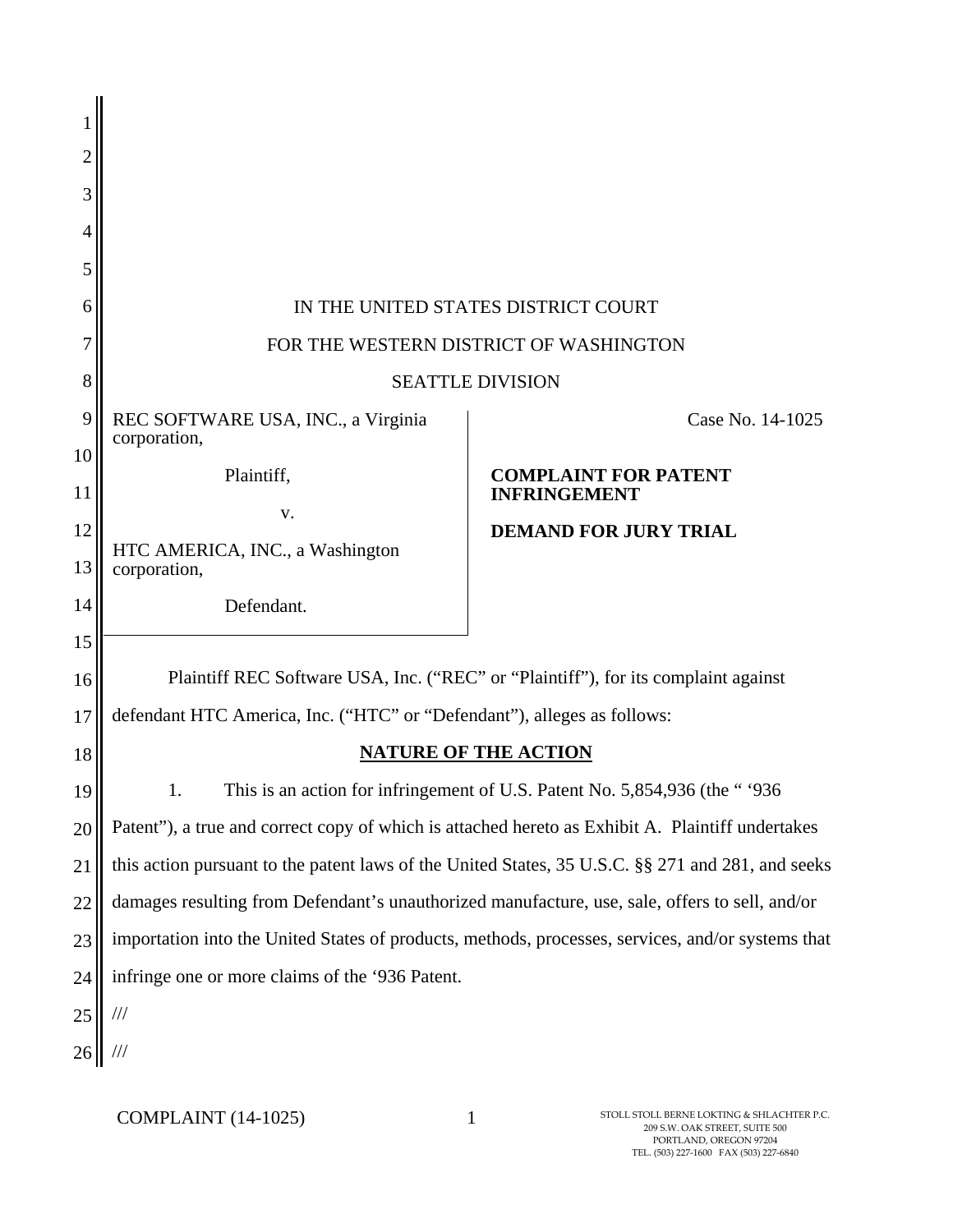|                | <b>PARTIES</b>                                                                                         |  |  |
|----------------|--------------------------------------------------------------------------------------------------------|--|--|
| $\overline{c}$ | 2.<br>Plaintiff REC is a corporation organized and existing under the laws of the                      |  |  |
| 3              | Commonwealth of Virginia, with its principal place of business located in Arlington, Virginia.         |  |  |
| 4              | 3.<br>Defendant HTC is a corporation organized and existing under the laws of the state                |  |  |
| 5              | of Washington, with its principal place of business located at 13920 SE Eastgate Way, Suite 400,       |  |  |
| 6              | Bellevue, WA 98005. HTC makes, uses, sells, offers for sale, and/or imports into the United            |  |  |
| 7              | States certain products that infringe one or more claims of the '936 Patent.                           |  |  |
| 8              | <b>JURISDICTION AND VENUE</b>                                                                          |  |  |
| 9              | 4.<br>This action arises under the patent laws of the United States, Title 35 of the                   |  |  |
| 10             | United States Code, §§ 271 and 281, et seq. This Court has original subject matter jurisdiction        |  |  |
| 11             | over this patent infringement action under 28 U.S.C. §§ 1331 and 1338(a).                              |  |  |
| 12             | 5.<br>Venue is proper in this district under 28 U.S.C. §§ 1391 and 1400(b). Defendant is               |  |  |
| 13             | a citizen of Washington and this district, has transacted business in this district, has committed     |  |  |
| 14             | acts of patent infringement in this district, and has placed its infringing products and services into |  |  |
| 15             | the stream of commerce throughout the United States with the expectation that they will be used        |  |  |
| 16             | by consumers in this judicial district.                                                                |  |  |
| 17             | 6.<br>Defendant is subject to personal jurisdiction in Washington and this judicial                    |  |  |
| 18             | district, and is doing business in this judicial district.                                             |  |  |
| 19             | <u>COUNT I</u>                                                                                         |  |  |
| 20             | <b>INFRINGEMENT OF THE '936 PATENT</b>                                                                 |  |  |
| 21             | 7.<br>Plaintiff repeats and realleges the allegations of paragraphs 1 through 6 as if fully            |  |  |
| 22             | set forth herein.                                                                                      |  |  |
| 23             | 8.<br>On December 29, 1998, the U.S. Patent and Trademark Office duly and lawfully                     |  |  |
| 24             | issued the '936 Patent.                                                                                |  |  |
| 25             | Plaintiff is the exclusive licensee of the '936 Patent and the invention described<br>9.               |  |  |
| 26             | and claimed therein, with all substantial rights with respect thereto. Plaintiff has the legal right   |  |  |

COMPLAINT (14-1025) 2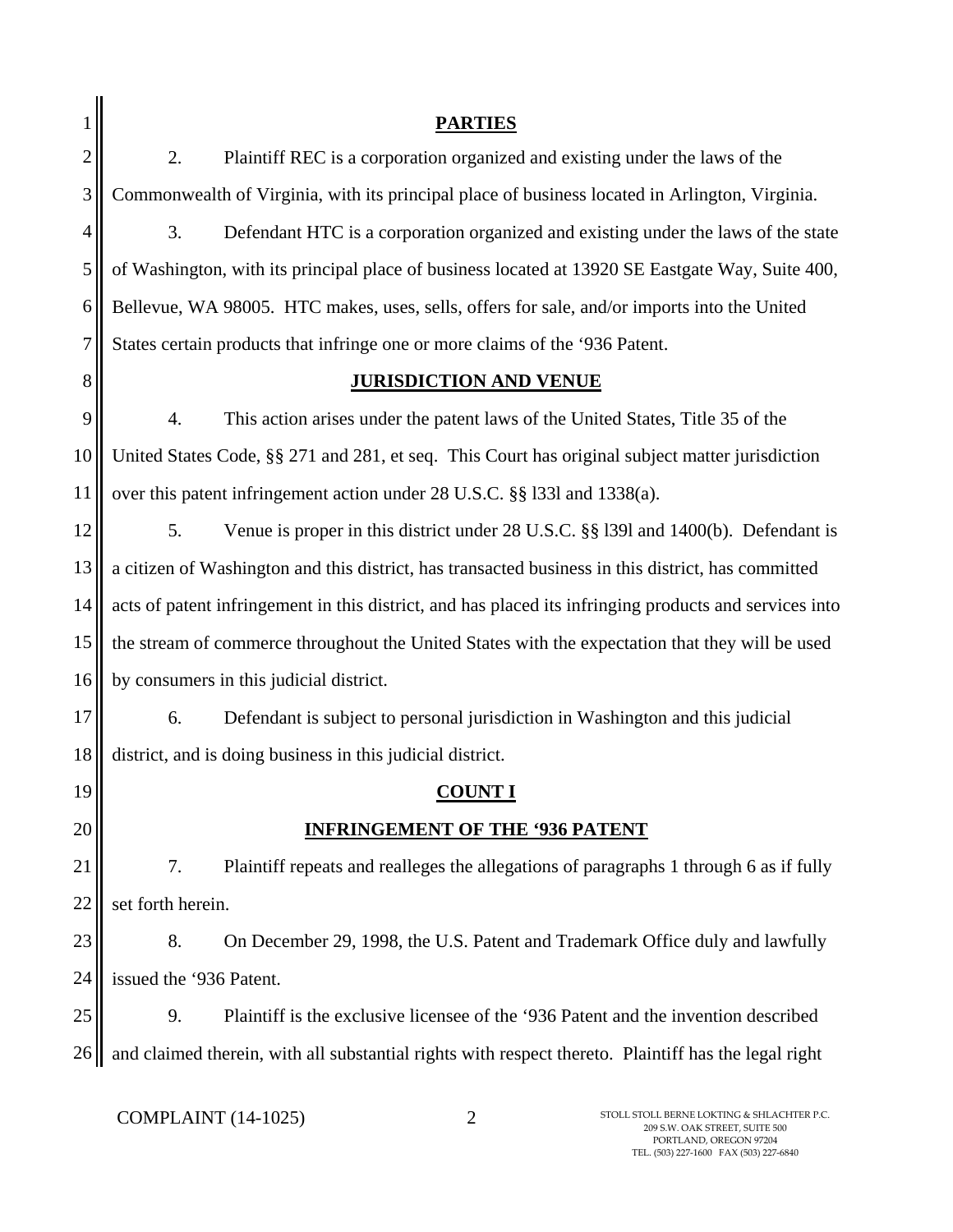|                | to enforce the '936 Patent, including the right to pursue an action for infringement of the '936    |  |  |
|----------------|-----------------------------------------------------------------------------------------------------|--|--|
| $\overline{2}$ | Patent and the right to seek damages, equitable relief, and any other remedies for, or with respect |  |  |
| 3              | to, any infringement of the '936 Patent.                                                            |  |  |
| 4              | 10.<br>Without license or authorization and in violation of 35 U.S.C. $\S 271(a)$ , Defendant       |  |  |
| 5              | has infringed the '936 Patent by making, using, selling, offering for sale, and/or importing        |  |  |
| 6              | methods and/or products forming an association in the manner claimed by the '936 Patent,            |  |  |
| 7              | including, but not limited to, the HTC myTouch 3G mobile phone.                                     |  |  |
| 8              | 11.<br>Pursuant to 35 U.S.C. § 284, Plaintiff is entitled to recover damages from                   |  |  |
| 9              | Defendant to compensate Plaintiff for Defendant's infringement.                                     |  |  |
| 10             | <b>JURY DEMAND</b>                                                                                  |  |  |
| 11             | Plaintiff demands a trial by jury of all matters to which it is entitled to trial by jury.          |  |  |
| 12             | <b>PRAYER FOR RELIEF</b>                                                                            |  |  |
| 13             | WHEREFORE, Plaintiff requests that this Court enter judgment against Defendant as                   |  |  |
| 14             | follows:                                                                                            |  |  |
| 15             | An adjudication that that Defendant has infringed the '936 patent;<br>A.                            |  |  |
| 16             | As provided under 35 U.S.C. § 284, an award of damages to be paid by Defendant<br><b>B.</b>         |  |  |
| 17             | to Plaintiff adequate top compensate Plaintiff for Defendant's infringement of the '936 Patent,     |  |  |
| 18             | including pre- and post-judgment interest, costs, expenses, and an order for an accounting of all   |  |  |
| 19             | infringing acts; and                                                                                |  |  |
| 20             | C.<br>An award to Plaintiff of such further relief at law or in equity as the Court deems           |  |  |
| 21             | just and proper.                                                                                    |  |  |
| $22\,$         | $/\!/ \!/$                                                                                          |  |  |
| 23             | $/\!/ \!/$                                                                                          |  |  |
| 24             | $/\!/ \!/$                                                                                          |  |  |
| $25\,$         | $/\!/ \!/$                                                                                          |  |  |
| 26             | $/\!/ \!/$                                                                                          |  |  |